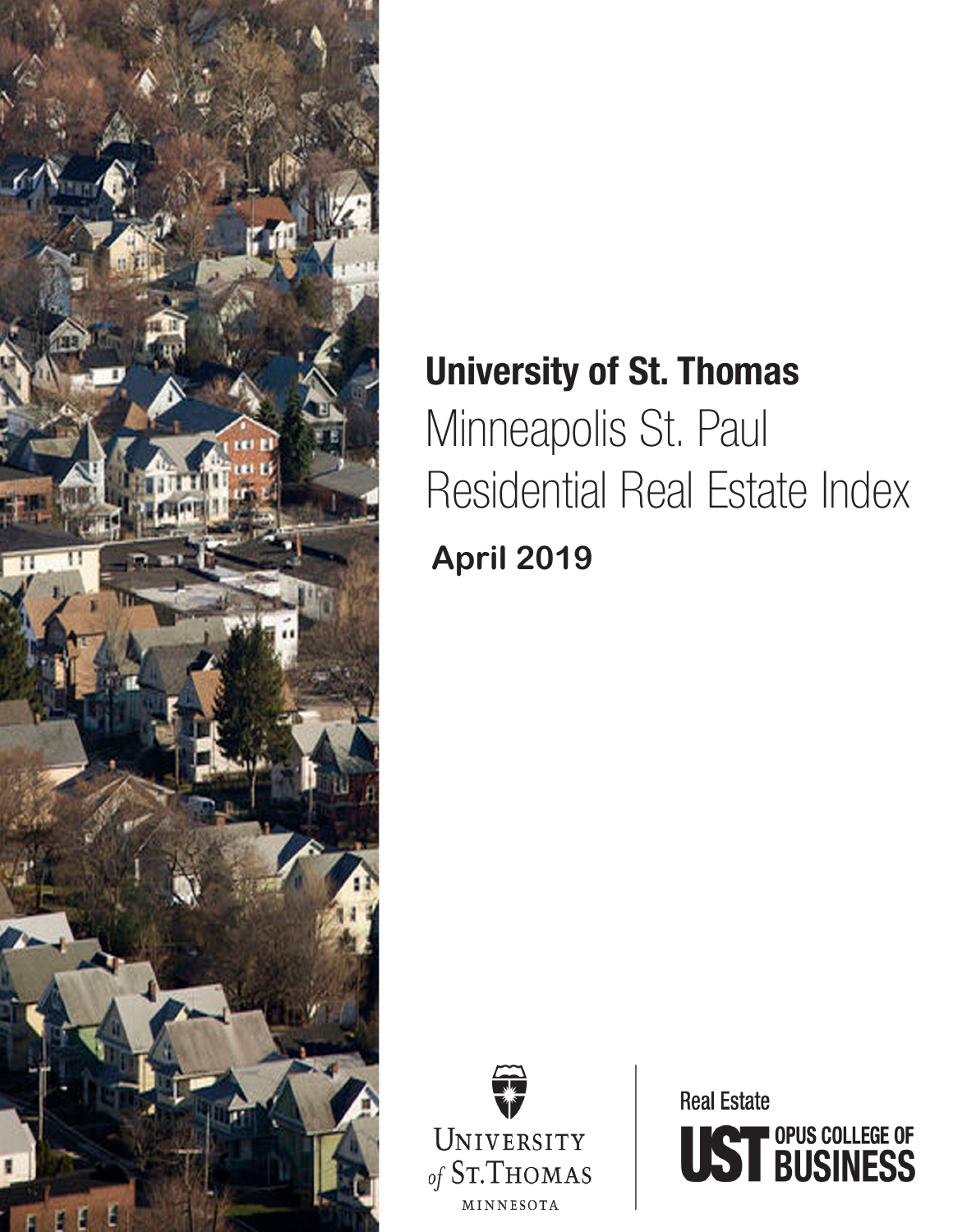**University of St Thomas Twin Cities Housing Market Update**

## **April 2019**

# **iBuyers are Changing The Landscape of the Housing Market**

#### **What is an iBuyer?**

An **iBuyer** is a company, in many cases an institutional investor, that will make an offer on your home within hours (or days) based on a proprietary valuation model. If you choose to accept the offer, you can close the sale in as little as a couple of days. The recent big news in the Twin Cities market is that last Monday Zillow began offering its Zillow Offers service to home sellers in the Twin Cities. The Twin Cities is the  $10<sup>th</sup>$  metro area in the nation where they are offering this service. In addition to Zillow there are a number of local and national iBuyers here already with a number of new companies on the way.

#### **How is the iBuying process different?**

Traditionally, home values are calculated by using recent comparable sales of similar homes in the nearby area. The issue is that no two homes are identical and adjustments need to be made to account for the differences. Some of these adjustments are hard to calculate and can be somewhat subjective. Many of the newer, well capitalized iBuyers use "automated valuation models" or algorithms using computers to process massive amounts of home sales data to arrive at a value. Based on that value and information that home sellers upload about their homes they can close a sale in as little as a few days. There are some iBuyers may require a visual inspection by a local real estate partner.

#### **[Is iBuying the apocalypse for traditional agents and brokers?](https://www.inman.com/2018/12/10/the-essential-guide-to-ibuyers/)**

The short answer is No. Nationally, in 2018, iBuyers accounted for 0.2 percent market share. At this point, even in markets where iBuyers has been operating longer they are only accounting for 3 – 6% of the sales volume. As more home sellers become more familiar and comfortable with the iBuying process that percentage will undoubtably increase. While a few iBuyers work directly with home sellers many of the iBuyer's business models include working with and paying commissions to local real estate partners. Additionally, local Realtors do have the advantage of local market knowledge and are able to spot emerging neighborhood trends. As an example, look at what happened to the travel industry when technology made travel booking information directly available to individuals. At the time some were saying that it would be the end of travel agents. In reality travel agents have survived, however the industry has consolidated, become more sophisticated and has changed the way it does business.

## **Should I use an iBuyer?, What is the cost?, What is the Value Proposition?**

Sellers are looking for a faster, simpler, less stressful way to sell their home. They want the process to be more efficient. Not all iBuyers offer the same services, some are full service, they want to be able to offer a one stop experience. Their process works like buying a car where you can buy a car, trade in your car, obtain financing and insurance all in one place. Since the larger iBuyers are buying and selling homes all the time, their business model works well taking trade ins. There others in the market who offer varying levels of service including those at the other end of the service spectrum who will only buy your home.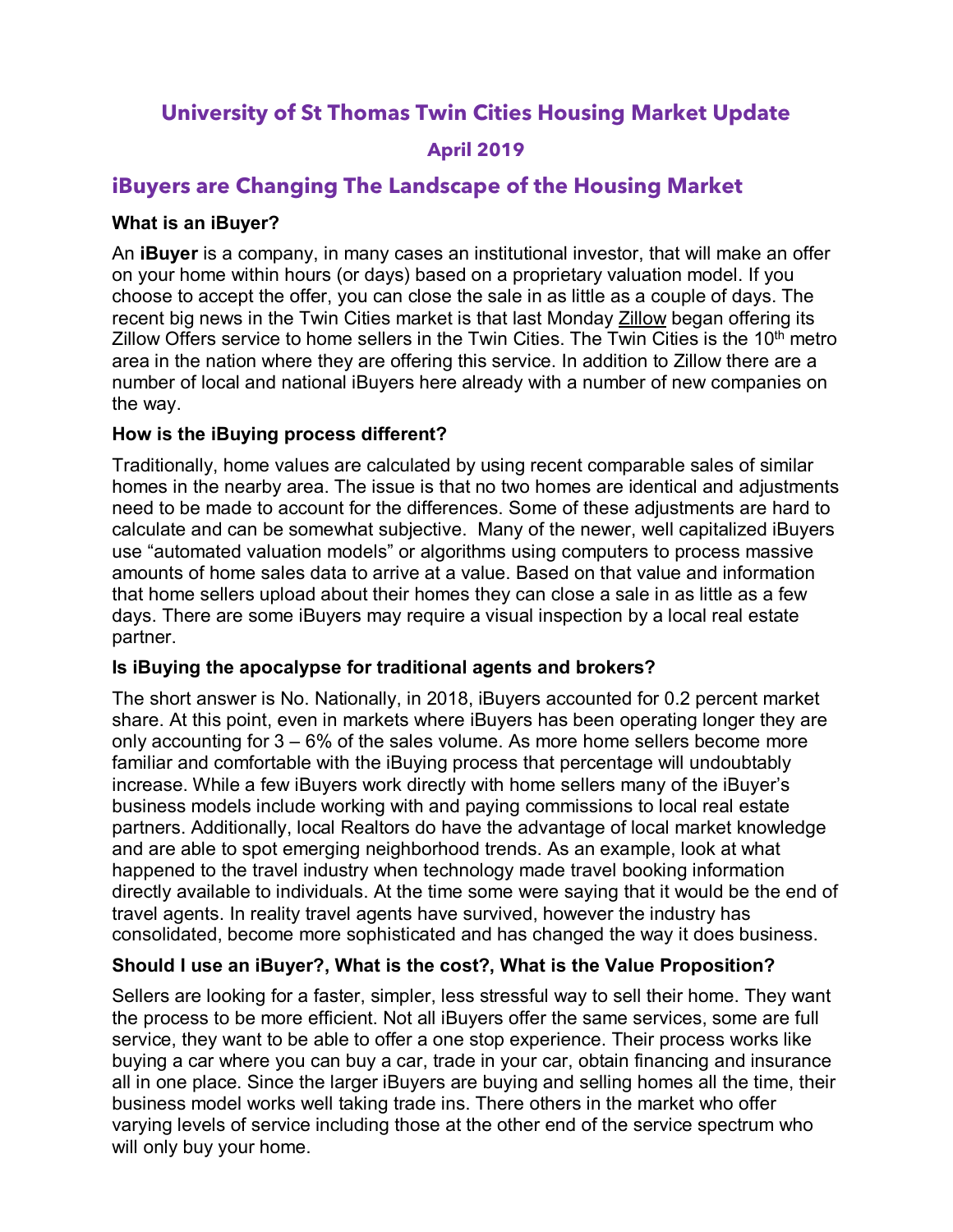Average commissions using an iBuyer are about 7%, additionally their offer is discounted below fair market value. They expect to make necessary repairs and make a profit when they sell the home. In contrast commissions are about 5% - 6% for traditional sale listings. Sellers need to consider the trade off between convenience and maximum offer price.

The following are situations where a seller may consider using an iBuyer;

- If the purchase of your next home requires the sale of your current home, you may need access to the equity tied up in your current home. Many Americans can't quality for two mortgages at the same time meaning they have to sell their current home before they buy the next one. In today's tight housing market contingent on sale offers are rarely successful.
- If you can't or don't want to do the work to repair or upgrade your property before you sell.
- If you're moving to a new city and need to be on the job ASAP, you may not have time to wait for your home to sell
- You've inherited a home you don't want to own or manage

iBuying can provide a quick cash option but this speed and convenience comes at a price. In many cases a local agent may be able to get you a higher price for your home if you have the time available. Is it worth it? That depends on your priorities and circumstances.

#### **There is more to come**

Look for more large iBuying companies to come to town. Much of recent iBuying activity is being driven by multi-billion dollar organizations. In addition to Opendoor, who entered the Twin Cities market last fall, there will be other new arrivals such as Knock, OfferPad and Redfin. With technology advancing at such a rapid rate there will be more concepts and companies entering the market like Ribbon and Eave that work on the other side of the transaction helping buyers compete with cash offers.

## **April Market Update**

The median sale price increased slightly in April, up just over 1% from March and it recorded an 5.44% increase compared to April of 2018. The annual rate of increase in median sale prices have increased nearly 6% for every month so far this year. The number of homes for sale at 9,760 was up 2.7% compared to 9,505 recorded in March 2018. The low number of homes for sale continues to exert downward pressure on the number of closed sales recorded at 4,399 down 6.2% compared to a year ago. Pending sales was 5,715 down 0.19% compared to March 2018. New listings at 7,325 in April 2019 were 4.86% higher than one year ago.